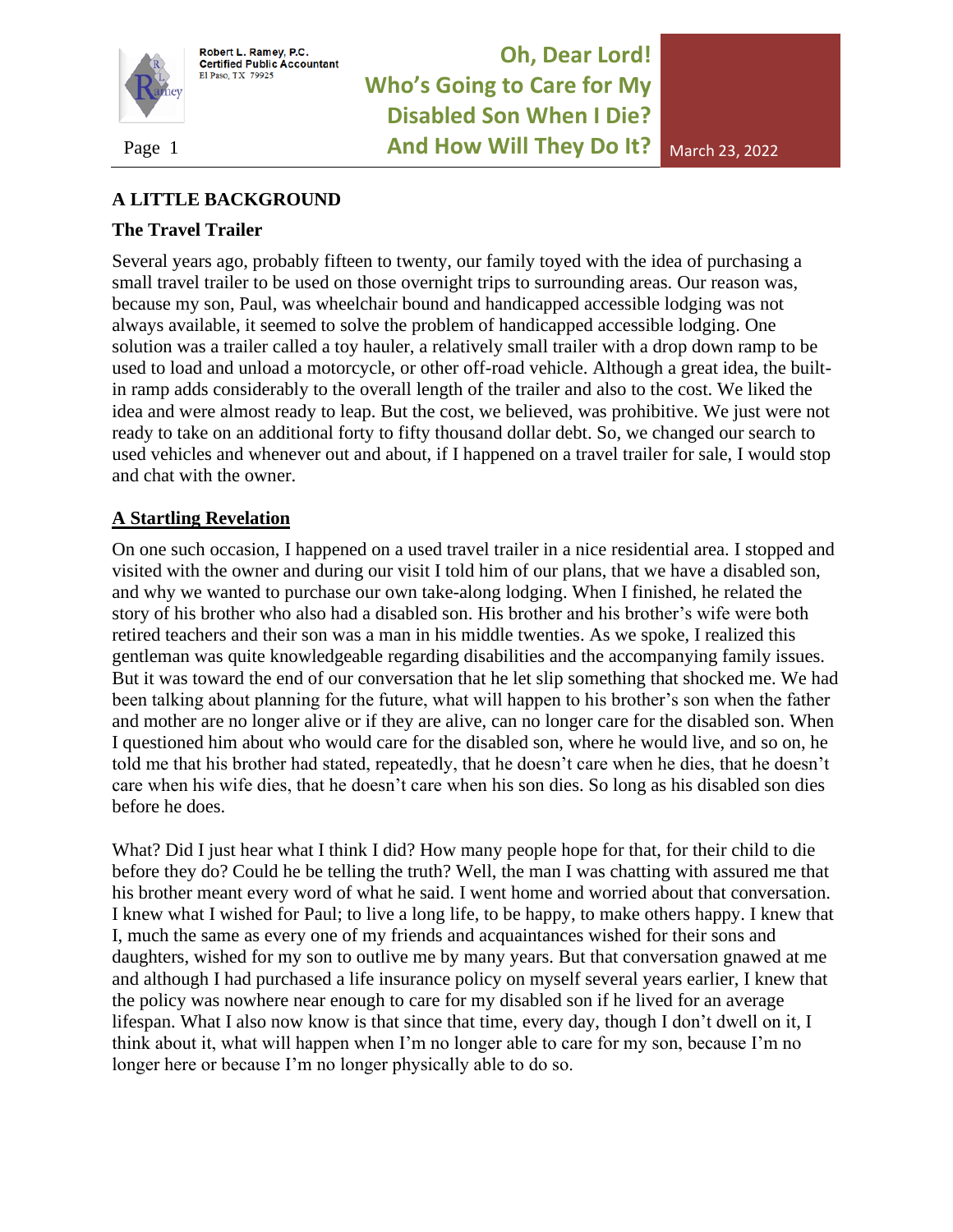

Robert L. Ramey, P.C.<br>Certified Public Accountant El Paso, TX 79925

# **Oh, Dear Lord! Who's Going to Care for My Disabled Son When I Die?**  Page 2 **And How Will They Do It?** March 23, 2022

On numerous occasions, while discussing this topic with friends and acquaintances, many have told me, "Bob, we all think about that. My son is able bodied and has a master's degree in finance and I still worry and think about that. I still worry about what will happen when I'm no longer able to be here for my son." To those people, no offense intended, you have absolutely no idea and nothing I nor anyone else can say will help you understand. Until you've delivered a baby, you have no idea what it feels like to deliver a baby. Until you've raised a disabled child, you have no idea of the issues, emotions, and challenges of raising a disabled child and preparing for the future.

### **Not All Disabilities Are Equal**

Of course, there are varying levels of disability and varying levels of ability. For example, in any discussion of abilities and disabilities, Stephen Hawking must be mentioned. Stephen Hawking was diagnosed with ALS, a degenerative nerve disease that insidiously destroys the patient's ability to walk, talk, feed himself, and eventually breathe. Stephen Hawking used an eye gaze communication device similar to the one my Paul uses. However, Stephen Hawking possessed one of the world's brightest minds and while ALS destroys the nerves and the body, it does not destroy the brain. Thus, Stephen Hawking made his own decisions regarding his living arrangements, made sure his bills were paid, continued to work and teach, and lived a good deal longer than expected. He required physical help with toileting, bathing, transferring to bed and vehicle, and other assistance. But he was able, on his own, to hire caregivers to assist him. In reality, Stephen Hawking "needed" no one in the sense that my Paul "needs" someone. He could live on his own, of course assisted by his employees.

On the other end of the spectrum are disabled children or adults who cannot live on their own, who are unable to pay their own bills, who cannot decide on an apartment, who cannot feed themselves, etc., and unfortunately there are far more people in this group than there are Stephen Hawkings.

#### **Severely disabled persons**

Parents of severely disabled children, of course depending on the level of disability, know that they, the parents, do things in the course of their day while caring for their child, that no one else will ever do for their child. Among those duties are transferring from bed to toileting chair, assistance with toileting if necessary, transferring from toileting chair to bath chair, transferring from bath chair to dressing area, shaving, feeding, either normally or via g-tube, etc. And some of these things occur many multiple times daily. And these parents wonder, "who will do these things for my child when I'm gone"?

Of course, in our society, there is federal, state, and local assistance for severely disabled people, so no one is "out on the street". In El Paso, the State Center on Delta Drive is one such location. Funded by the state of Texas and the federal government, the center has many residents with varying degrees of disability. I've met quite a number of the residents on the Miracle League Baseball field. The center sponsors a team and employees drive the players to the field and then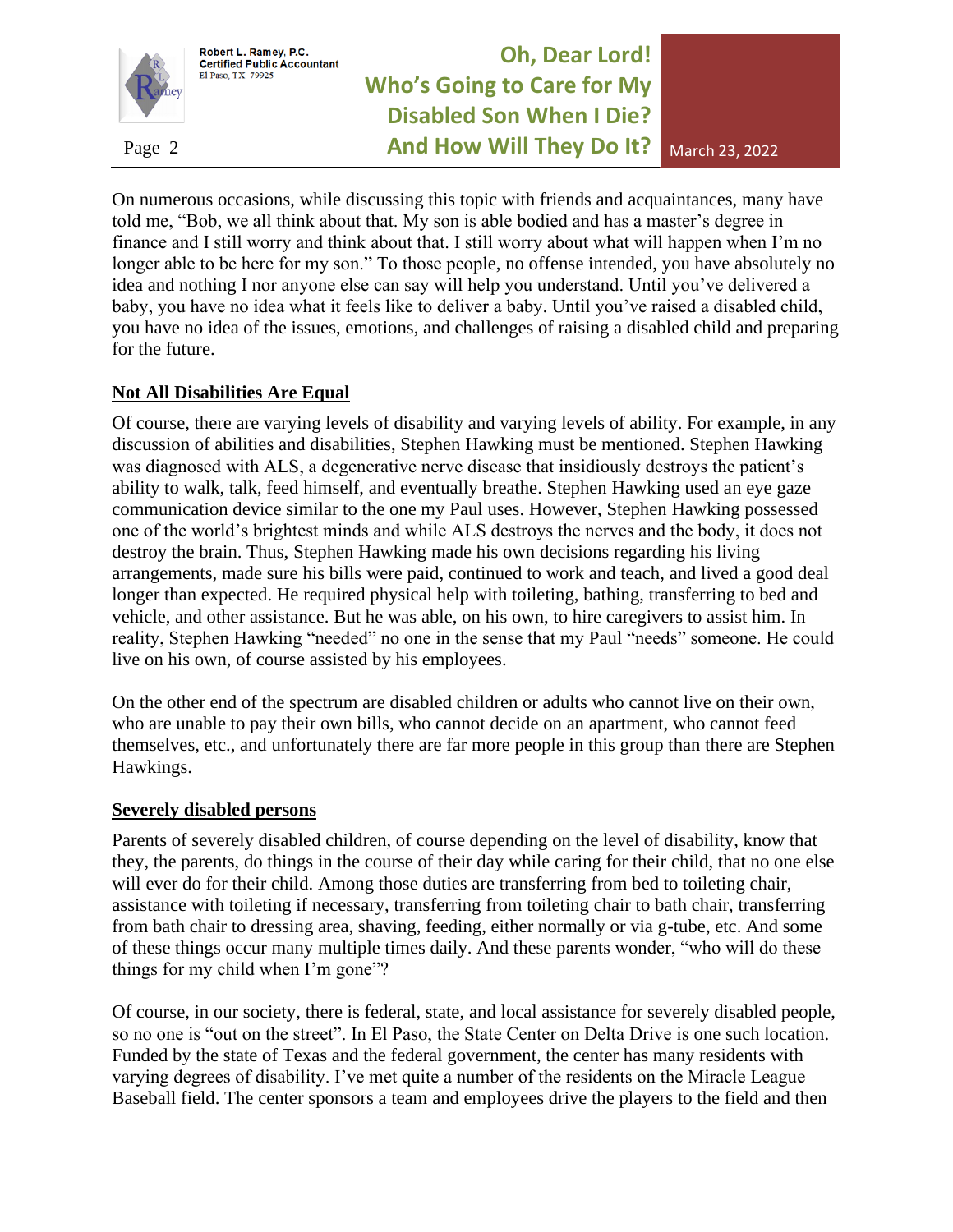

# **Oh, Dear Lord! Who's Going to Care for My Disabled Son When I Die?**  Page 3 **And How Will They Do It?** March 23, 2022

coach and "buddy" them. All in all, the employees I've met have seemed to be good and decent people who truly desire to help. Some years ago, however, the center experienced serious problems with certain employees. Allegations of sexual abuse were noted. The son of a prominent El Paso family died, I believe by drowning. So, if possible, an alternative is preferable

Depending on the family situation and our financial ability to pay, there is hope and there are several avenues available. My wife and I have looked at many and have semi-implemented a couple while others we know have implemented others.

**Supplemental Security Income (SSI)** is available through the Social Security Administration to any child under the age of 18 who meets the criteria, IF the child's parents or guardians have limited income and/or resources. And, in the state of Texas, all SSI recipients also are automatically eligible for Texas Medicaid. Although Paul clearly met the criteria for disability, we (his parents) did not have limited income and/or resources. So, because his parents were not limited income nor limited resources, Paul was not eligible for SSI and thus, also not eligible for Texas Medicaid. The eligibility requirements for SSI are available at [https://www.ssa.gov/ssi/text-eligibility-ussi.htm.](https://www.ssa.gov/ssi/text-eligibility-ussi.htm)

Thus, we carried Paul on my employer's insurance plan and upon leaving that employer, on my TRS Care plan through Teacher Retirement System. I'll add that parents must always be aware that employers do not exist to provide insurance or other benefits to employees. Insurance is expensive and the expense of insurance goes straight to the company's bottom line. So, many if not most, companies tailor their insurance plans to fit the great majority of their employees. During my employment at a large firm, there were several changes to my employer's plan due to a few of Paul's rather expensive assistive devices, eg., wheelchairs, walkers, bath chairs, etc. From one year to the next, unannounced, the plan no longer covered durable medical equipment. Fortunately for us, TRS Care made no such changes although it was a constant battle over medication. The main battle, comical now but at the time infuriating, was the fight over Nexium. Paul was prescribed Nexium to counter acid indigestion which caused asthma. The Nexium was packaged in a packet that was dissolved in water and then injected into Paul's g-tube. Of course, insurance would not pay for Nexium because there were generics. However, none of the generics were packaged in such a manner that the drug could be dissolved. Each was in a capsule with specific instructions; DO NOT OPEN CAPSULE AND DISSOLVE IN WATER. Only the Nexium brand could be so handled. So, every three months or so, the insurance company representative and I battled on the phone until the doctor's special orders took care of it.

When Paul reached eighteen years of age, he became eligible for SSI on his own and because he owned no assets and had no income, he also became eligible for Texas Medicaid. In addition, his name finally bubbled to the top for the Texas Community Living Assistance & Support Services program (CLASS). "CLASS provides home- and community-based services to people with related conditions as a cost-effective alternative to placement in an intermediate care facility for individuals with an intellectual disability or a related condition. A related condition is a disability, other than an intellectual disability, that originated before age 22 and that affects a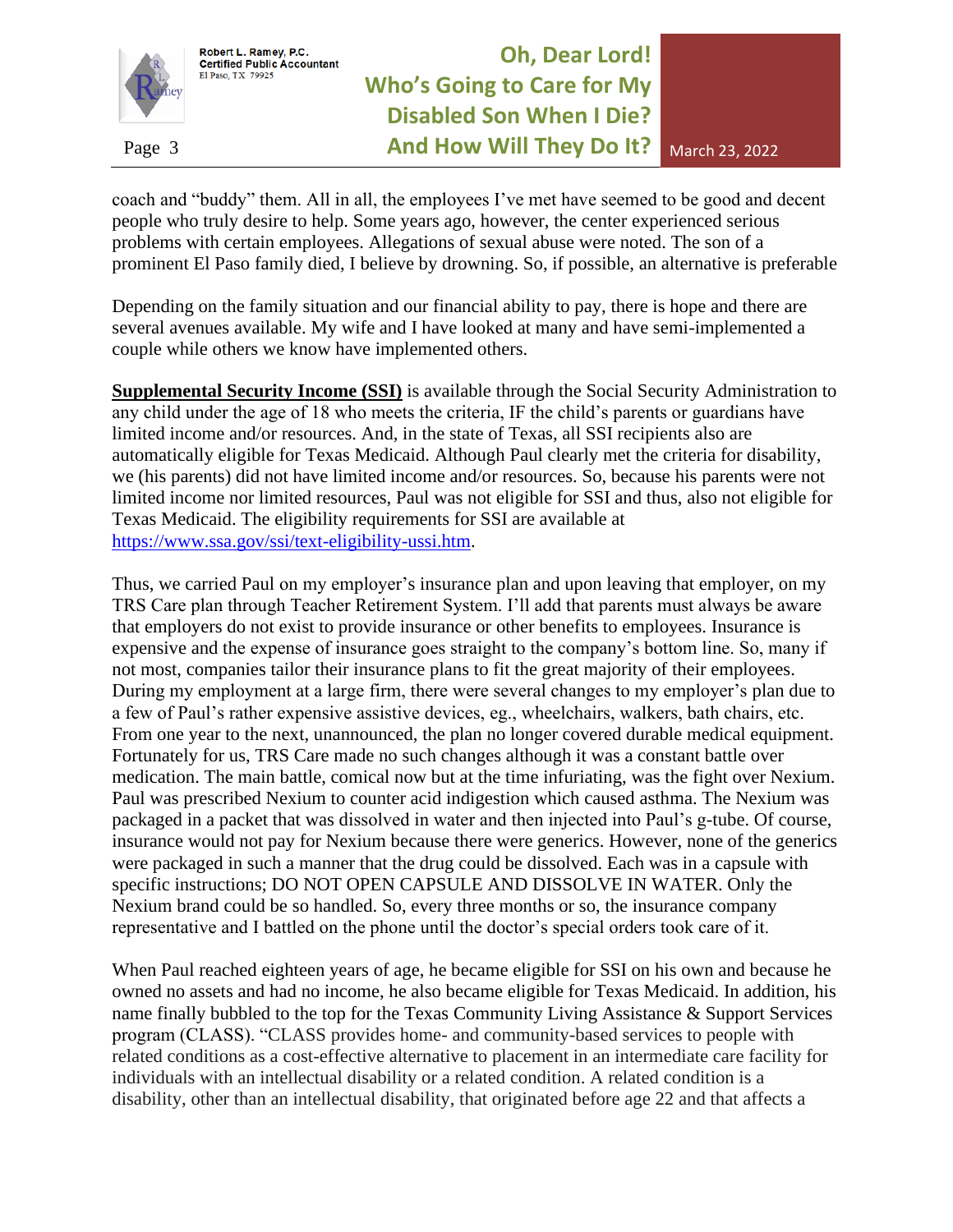

# **Oh, Dear Lord! Who's Going to Care for My Disabled Son When I Die?**  Page 4 **And How Will They Do It?** March 23, 2022

person's ability to function in daily life." We now had a few new benefits, eg., up to ten thousand dollars for home improvements to make the home handicapped accessible, therapy, etc. But we also had some new problems. Paul's TRS insurance was his primary insurance with Medicaid supposedly picking up what TRS wouldn't. Again, we argued incessantly with TRSCare and now also with Medicaid.

In 2020 I applied for Social Security and began drawing an annuity in March. Unbeknownst to either my wife or I, and not mentioned by any of the CLASS people, when I retired and began receiving Social Security, Paul was, by law, no longer eligible for SSI and was moved over to SSDI and was enrolled under Medicare ([https://eligibility.com/social-security-disability\)](https://eligibility.com/social-security-disability)

To date, we've noticed no downside to the conversion and in fact, the only upside was that I was able to drop Paul from TRSCare, thus saving \$500 per month. We contacted United Healthcare to speak to someone about a Medicare Advantage Plan for Paul and after some discussion, we enrolled Paul. The plan provided that whenever Paul needed medical care, Medicare was first in line and Medicaid was the supplement which picked up those costs not covered by Medicare.

All this is necessary and most appreciated. However, all this together does not answer the overriding question, "what will happen when I'm gone". Paul will still require assistance with virtually every aspect of his life. And frankly, SSDI will not go far in providing those services. Paul will need a place to live (handicapped accessible) and he will need people, people who assist him in living. There are options in most families.

### **ABLE ACCOUNTS – Probably the Simplest Method to Provide**

**ABLE ACCOUNTS "**The Achieving a Better Life Experience (ABLE) Act of 2014 allows states to create tax-advantaged savings programs for eligible people with disabilities (designated beneficiaries). Funds from these 529A ABLE accounts can help designated beneficiaries pay for qualified disability expenses. Distributions are tax-free if used for qualified disability expenses".

"The money in ABLE accounts can be used for qualified disability-related expenses, such as education, housing and transportation. Most importantly, ABLE accounts allow people with disabilities to save money without losing their eligibility for federally funded benefits such as Medicaid or Supplemental Security Income (SSI)"<sup>2</sup>.

ABLE accounts are available to 1) any individual whose disability occurred prior to the age of 26 which includes anyone who has cerebral palsy, autism, developmental delays, and a host of other disabilities and who 2) satisfies the Social Security's criteria regarding significant functional

<sup>&</sup>lt;sup>1</sup> Internal Revenue Service ABLE Accounts - Tax Benefit for People with Disabilities <https://www.irs.gov/government-entities/federal-state-local-governments/able-accounts-tax-benefit-for-people-with-disabilities>

<sup>2</sup> NATIONAL DISABILITY INSTITUTE, ABLE ACCOUNTS <https://www.nationaldisabilityinstitute.org/financial-wellness/able-accounts/>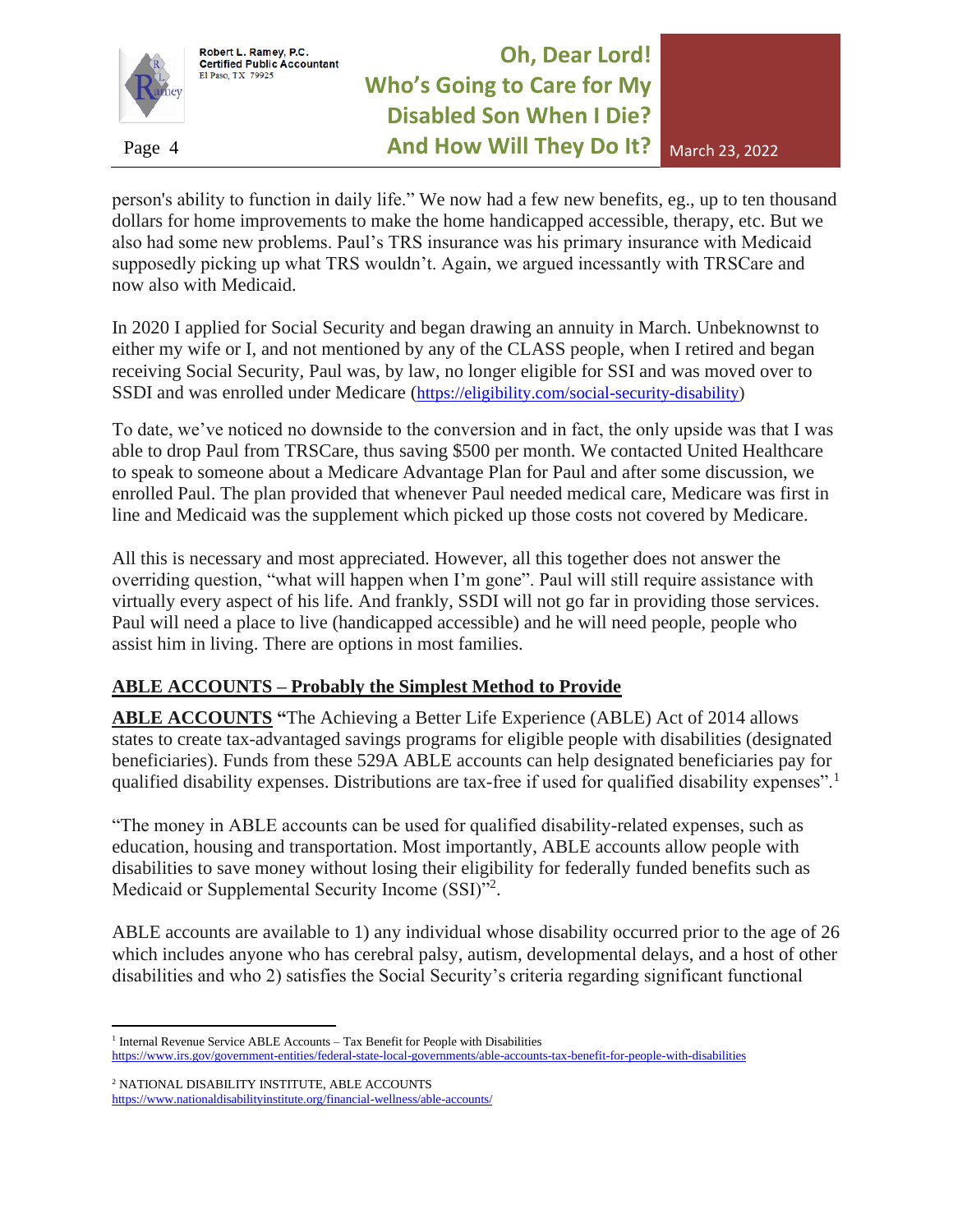

**Oh, Dear Lord! Who's Going to Care for My Disabled Son When I Die?**  Page 5 **And How Will They Do It?** March 23, 2022

limitations stemming from the disabling condition. Disability is defined under Social Security.<sup>3</sup> ABLE accounts may be managed by either the beneficiary (the disabled person) or by the beneficiary's parents, guardians, or other agent. Contributions to ABLE accounts cannot exceed the federal gift tax exclusion which is \$15,000 in 2021 and the total account should not exceed \$100,000. The primary downside of an ABLE account is, since the vast majority of disabled persons who may use an ABLE account are also eligible for Medicaid, the state Medicaid program may request payback from the ABLE upon the beneficiary's death. This is not a huge downside since in all likelihood, Medicaid has paid significant claims throughout the life of the beneficiary of the ABLE account.

Are ABLE accounts taxable. The short answer is, No. However, ABLE accounts are funded with "after tax dollars", money on which federal income tax has already been paid. ABLE account earnings are tax deferred which allows the balance to grow compounded. ABLE account withdrawals are tax-free when and if used for qualified disability expenses. Qualified disability expenses include education, housing, assistive technology, healthcare, etc.

### **SPECIAL NEEDS TRUST**

**"***A special needs trust (SNT) is a trust that will preserve the beneficiary's eligibility for needsbased government benefits such as Medicaid and Supplemental Security Income (SSI). Because the beneficiary does not own the assets in the trust, he or she can remain eligible for benefit programs that have an asset limit. As a general rule the trustee will supplement the beneficiary's government benefits but not replace them. Examples of supplemental needs are costs for sitters, companions, and dental or medical expenses not covered by Medicare or Medicaid"<sup>4</sup> .*

An adequately funded Special Needs Trust is a popular method of preserving federal benefits while providing additional funds for those disability related expenses that cannot be satisfied through federal programs. A special needs trust may pay for medical costs that are not covered by Medicaid or Medicare, computers, telephones, family vacations, auto insurance, and more. And the purpose of the trust, and thus the job of the trustee, is to ensure that the assets of the trust are invested such that the trust will generate income net of costs such as trustee fees, accounting fees, etc., and will last through the beneficiary's lifetime. The ultimate goal is to spend the last dollar on the beneficiary on the last day of his/her life.

There are primarily two types of SNTs, 1) a first-party SNT, and 2) a third-party SNT.

**A first-party SNT** is funded with the assets belonging to the beneficiary. There are certain criteria that must be met in order for a first-party SNT to **not count** for SSI or Medicaid

<sup>&</sup>lt;sup>3</sup> Social Security, Disability Evaluation Under Social Security

<https://www.ssa.gov/disability/professionals/bluebook/general-info.htm>

<sup>4</sup> Special Needs Alliance.Org, "Your Special Needs Trust ("SNT") Defined

<https://www.specialneedsalliance.org/the-voice/your-special-needs-trust-snt-defined-2/>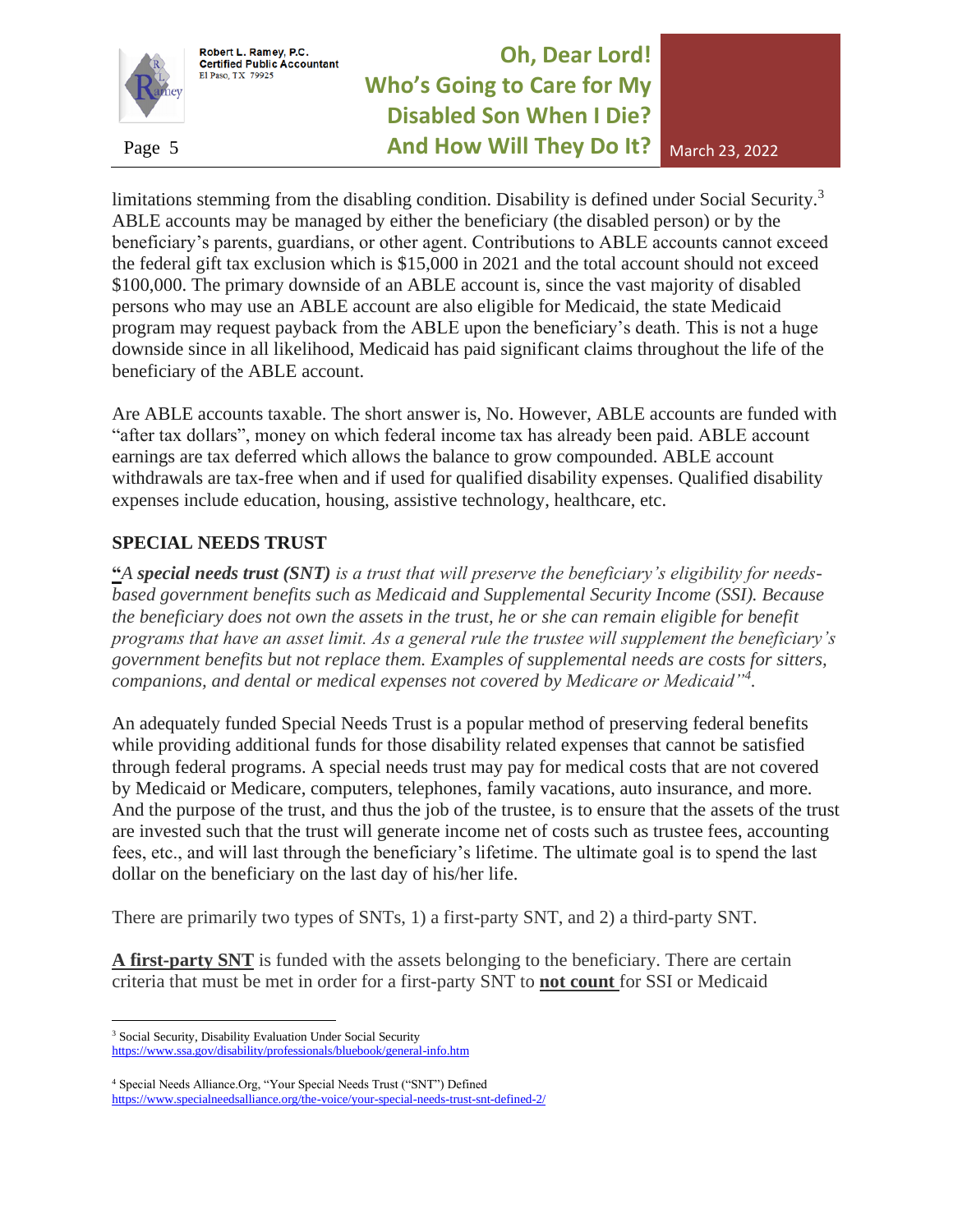

Robert L. Ramey, P.C.<br>Certified Public Accountant

El Paso, TX 79925

# **Oh, Dear Lord! Who's Going to Care for My Disabled Son When I Die?**  Page 6 **And How Will They Do It?** March 23, 2022

purposes. 1) The beneficiary must be under 65 years of age at the time the trust is created and funded, 2) the trust must be irrevocable meaning that the beneficiary cannot change his mind and "undo" the trust, 3) the trust must include provisions such that, upon the death of the beneficiary, Medicaid will be reimbursed for any claims incurred after the creation of the trust, and 4) the trust terms must be such that the trust is administered for the sole benefit of the beneficiary. Funding of the trust may result from insurance settlements, in most cases as a result of some accident or other act that caused the disability. Many trusts created for cerebral palsy patients are funded by insurance settlements as a result of medical malpractice.

**A third-party SNT** is funded with assets not belonging to the beneficiary. The assets may be a result of a will provision, the beneficiary's parents for example, whereby the parent's assets, upon death of the last living parent, are transferred to the trust. Parents or grandparents may designate the trust as beneficiary of life insurance policies. With a third-party trust there is no obligation to pay back Medicaid. The creator of the trust, parents, guardians, or other agent decide how the trust remainder will be distributed upon the death of the beneficiary. Because many SNTs are created and administered for the benefit of a family member, at the same time designating a different family member, perhaps the trustee of the SNT, deciding how to distribute the trust estate upon the death of the beneficiary can be quite vexing and can cause rifts in families.

A third-party SNT (a trust funded with assets of someone other than the beneficiary, usually a parent, grandparent, life insurance proceeds, etc.), unlike a first-party SNT, may be revocable by the grantor. The grantor may revoke or modify the trust agreement at any time during his/her lifetime until the death of the beneficiary. A third-party SNT becomes irrevocable no later than the death of the grantor.

A third-party SNT may be created as a testamentary trust, that is, under the provisions of the will and testament of the grantor. Often, a testamentary trust is planned when the parents of a disabled child create their last wills such that upon the death of the last surviving parent, the third-party SNT is created and funded with the assets in the estate of the last deceased parent.

**MANAGEMENT OF A SPECIAL NEEDS TRUST**. An SNT is created for and exists to supplement the government entitlements received by the beneficiary. It does not replace those benefits. The beneficiary does not own the assets in the SNT. The beneficiary of an SNT cannot exercise control over any of the assets in the trust, cannot manage the assets, cannot name the trustee, cannot change the terms of the trust, and cannot make demands with regard to distributions. Thus, the SNT must provide for a trustee to make decisions regarding management of assets, distributions, etc.

The question of whom to select as trustee is a major decision. The trustee can be a trusted family member, a trusted friend, a professional trustee, a bank trust department, etc. The Most Important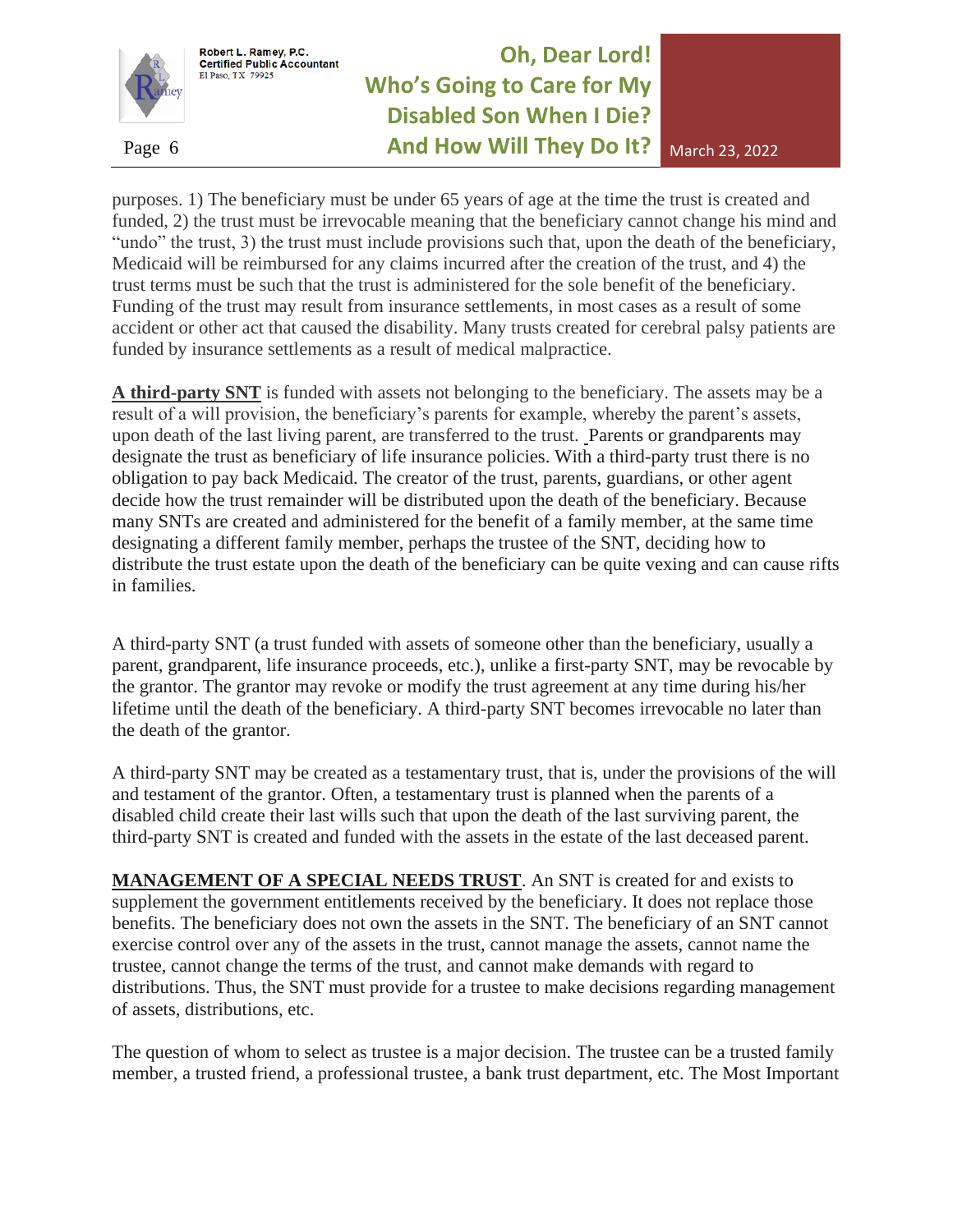

Robert L. Ramey, P.C.<br>Certified Public Accountant

El Paso, TX 79925

# **Oh, Dear Lord! Who's Going to Care for My Disabled Son When I Die?**  Page 7 **And How Will They Do It?** March 23, 2022

Job: Act Honestly.<sup>5</sup> This is known as the fiduciary duty which, under the U.S. legal system, describes a relationship between two parties that obligates one to act solely in the interest of the other.<sup>6</sup> This shouldn't have to be a requirement as it should just be part of every job. Your attorney should act in your best interests. Your doctor should act in your best interests. Your CPA should act in your best interests. Your financial advisor, your real estate agent, your insurance broker, your IT advisor, your mechanic, your partner in a partnership, your trustee, should all act in your best interests. Unfortunately, this is very often not the case. We are all human beings. We all have incentives that prompt us to behave in certain ways, sometimes unethically. We are all flawed. $7$ 

*A short anecdote. A prominent (at one time) CPA/Attorney in the El Paso area resigned from the practice of law in lieu of being disciplined by the State Bar Association. At the same time, his license to practice public accountancy was revoked. This attorney was the trustee of his wife's family's family trust. He acted NOT in good faith as trustee. Everyone is not cut out to be a trustee. Appendix*

*A second example of what can happen in a trustee relationship.<sup>8</sup> <sup>9</sup>*

*A third, and perhaps best, example of what can happen in a trustee relationship. Appendix*

The moral of the lesson is; *since it could very well be that your entire estate will wind up in the Special Needs Trust set up for your child, if you're going to put all your eggs in one basket, you'd better be damn careful about who you choose to carry the basket!*

**POOLED SPECIAL NEEDS TRUSTS.** A pooled SNT is a special needs trust established by non-profit organizations. The trust exists for two or more beneficiaries and each beneficiary's assets are accounted for in separate sub-accounts. Although each beneficiary's assets are accounted for separately, the assets are pooled in order to achieve economies of scale, lower costs to the trust, and higher returns on investments. Of course, each beneficiary's assets are only used for that beneficiary. Typically, pooled SNTs use professional trustees, e.g., bank trust departments. The ARC of Texas, and nearby The Arc of New Mexico, are non-profit organizations that, among their various duties, manage pooled special needs trusts. *(The* Arc of

6 Investopedia.com What are Some Examples of Fiduciary Duty? <https://www.investopedia.com/ask/answers/042915/what-are-some-examples-fiduciary-duty.asp>

"It's Not Easy to Act as a Trustee If You Want to do it Right: A Case Study <sup>7</sup> <https://www.linkedin.com/pulse/its-easy-act-trustee-you-want-do-right-short-case-study-bob-ramey>

<sup>8</sup> "It's Not Easy to Act as a Trustee If You Want to do it Right: A Case Study <https://www.linkedin.com/pulse/its-easy-act-trustee-you-want-do-right-short-case-study-bob-ramey>

<sup>9</sup> "It's Not Easy to Act as a Trustee If You Want to do it Right: A Case Study (Spanish) <https://www.linkedin.com/pulse/es-f%C3%A1cil-actuar-como-fideicomisario-si-quieres-hacerlo-bob-ramey>

<sup>5</sup> Nolo.com, Special Needs Trusts, The Trustee's Job. <https://www.nolo.com/legal-encyclopedia/special-needs-trusts-the-trustees-job.html>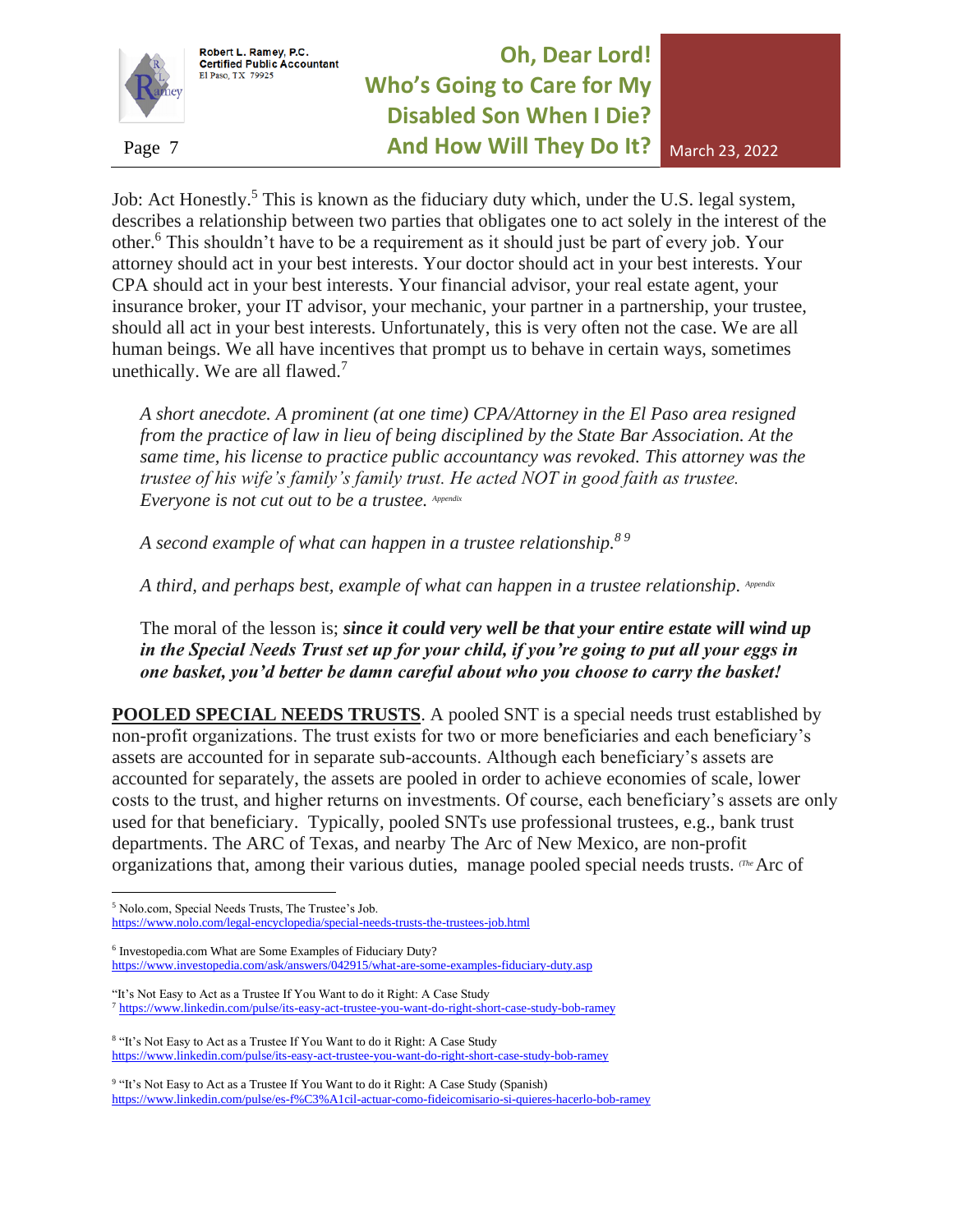

El Paso, TX 79925



Texas, 8001 Centre Park Drive, Suite 100, Austin, TX 78754, 512-454-6694, [www.thearcoftexas.org/\)](http://www.thearcoftexas.org/) (The ARC of New Mexico, 3655 Carlisle NE, Albuquerque, NM 87110, 505-883-4630, [tsanchez@arcnm.org,](mailto:tsanchez@arcnm.org) www.arcnm.org/trustfund/)

**DO I HAVE TO PAY THE TRUSTEE? –** Because a Special Needs Trust will likely be one of the most important parts of planning for the future and because management of a Special Needs Trust may be complicated and require very important skills, then yes, the trustee should be paid fairly. There are two primary methods of compensating the trustee, 1) a flat fee based on the value of the trust or, 2) an hourly rate. My own experience with a family trust was compensated at an hourly rate based on my CPA experience. Small SNT trustees may be compensated at a yearly rate.<sup>10</sup>

**IS A SPECIAL NEEDS TRUST A TAXABLE ENTITY? –** That's right! You heard me right! Yes, there is federal income tax involved if one has a special needs trust. If the trust is a firstparty SNT it is typical for the financial institutions holding the trust's assets to send a 1099 to the beneficiary. The beneficiary then files a personal tax return including the income from the trust. Even in this situation, the SNT must file a federal Form 1041 with a Grantor Trust Information Letter attached.

Usually, a third-party SNT is funded by parents, grandparents, etc. This is the most common SNT, a trust set up by parents to care for a disabled child. The third-party SNT files a federal Form 1041, reports its own income and expenses, and provides the beneficiary a 1099 showing all income earned by the trust. If the trust DOES NOT distribute all income earned by the trust, then the trust itself may have a tax liability. If the trust distributes to the beneficiary all income earned by the trust, there is usually no tax liability to the trust itself.

**MAKING GIFTS TO SPECIAL NEEDS TRUSTS** – An individual, any individual, may make a gift to an SNT. If the individual's net worth is less than \$11.7 million, in 2021, then the individual may gift his/her entire estate to the trust. If the individual would like to make annual gifts, regardless of his/her net worth, he or she may gift \$16,000 in 2022 without worrying about a gift tax return.

#### **CAN I USE MY IRA, 401(k), RETIREMENT PLAN TO FUND MY CHILD'S SNT?** The

answer is YES you can. In December 2021, only 32% of Americans held assets in a 401(k). However, assets totaled \$10.8 trillion held in IRAs. Consequently, these represent the largest share of wealth for most middle class Americans.

However, creating an SNT with tax deferred assets can be quite complicated. They include, when did the owner of the asset die, before the Required Beginning Date or after. Is there more than one beneficiary of the asset? Is the beneficiary a Designated Beneficiary or not? It is

<sup>&</sup>lt;sup>10</sup> "How Trustees of Special Needs Trusts Are Compensated"

Special Needs Answers[, https://specialneedsanswers.com/how-trustees-of-special-needs-trusts-are-compensated-15681](https://specialneedsanswers.com/how-trustees-of-special-needs-trusts-are-compensated-15681)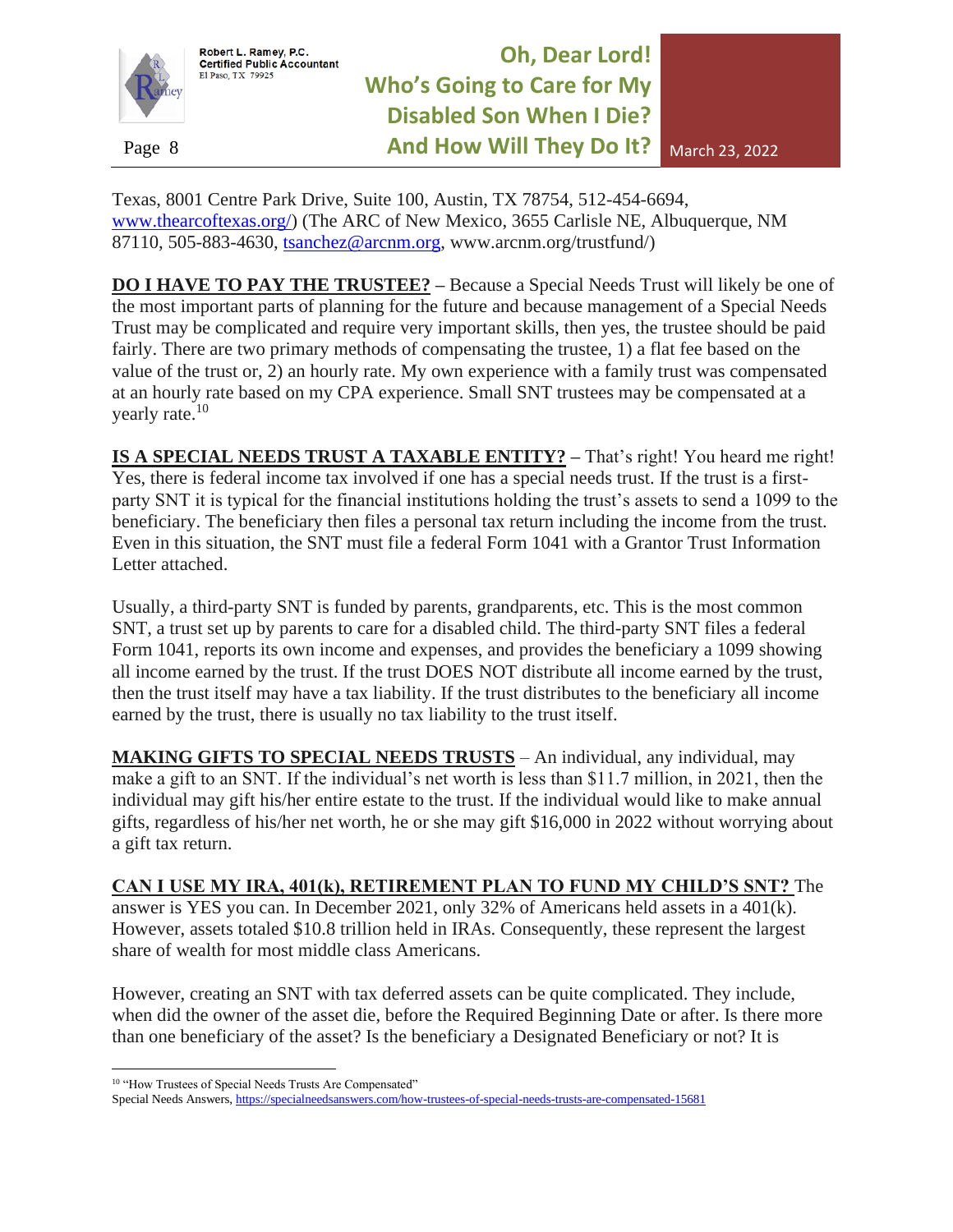

critical, before creating an SNT and designating beneficiaries, that the owner seek competent professional help from an attorney experienced with SNTs as well as tax deferred assets, a CPA experienced with SNTs, and a financial planner, again experienced with SNTs.<sup>11</sup>

The above information regarding Special Needs taxes is from the Special Needs Alliance.<sup>12</sup>

I highly recommend that the trustee engage a CPA experienced with trusts and SNTs in particular, to prepare the federal Form 1041 for the trust.

### **SKIP ALL THE MIDDLEMEN AND LEAVE YOUR ESTATE TO A SIBLING OF YOUR DISABLED CHILD SO THAT THE SIBLING MAY LOOK AFTER THE CHILD**

This is probably the approach favored by most middle-class parents. They would like to believe that because of the blood relationship, the healthy child will "do the right thing" always with regard to the disabled child, that the healthy child will welcome the disabled child into his home, make any necessary modifications, hire any necessary attendants, and "earn his place in heaven". Although possible, the above scenario is quite unlikely. Just as one must be damn careful when choosing a trustee to carry his basket of eggs, so must one be just as careful, or more careful, when entrusting a healthy child with his inheritance to care for his disabled child. It can work. I know two individuals who are the primary caregivers for their disabled siblings and they both, the caregivers, are outstanding individuals. But how do we know how our healthy kids will behave as saints rather than as devils? Unfortunately, we don't know that. <sup>13</sup>

## **OK! SO WE'VE SET ASIDE SOME MONEY! BUT WHAT ABOUT LIVING ARRANGEMENTS? WHO'S GOING TO TAKE CARE OF MY SON?**

### **LEAVE IT UP TO THE STATE. THE STATE WILL TAKE CARE OF MY KID!**

If we do nothing, if we do no planning for living arrangements, if we make no arrangements for guardianship, if we leave no funds to care for our disabled child when we die, then the state will do it for us. In Texas, there are State Supported Living Centers for people with intellectual and developmental disabilities who are medically fragile or who have behavioral problems. One such center is in El Paso, Texas on Delta Avenue. "State supported living centers provide 24 hour residential services, comprehensive behavioral treatment services and health care services, including physician services, nursing services and dental services. Other services include skills training, occupational, physical and

<sup>12</sup> "Filing a Tax Return for a Special Needs Trust: What a Trustee Needs to Know at Tax Time" [https://www.specialneedsalliance.org/the-voice/filing-a-tax-return-for-a-special-needs-trustwhat-a-trustee-needs-to-know-at-tax](https://www.specialneedsalliance.org/the-voice/filing-a-tax-return-for-a-special-needs-trustwhat-a-trustee-needs-to-know-at-tax-time/#:~:text=Trusts%20generally%20are%20considered%20separate,tax%20return%20for%20the%20trust.&text=The%20answer%20is%20that%20the,Grantor%20Trust%20Information%20Letter%E2%80%9D%20attached)[time/#:~:text=Trusts%20generally%20are%20considered%20separate,tax%20return%20for%20the%20trust.&text=The%20answer%20is%20tha](https://www.specialneedsalliance.org/the-voice/filing-a-tax-return-for-a-special-needs-trustwhat-a-trustee-needs-to-know-at-tax-time/#:~:text=Trusts%20generally%20are%20considered%20separate,tax%20return%20for%20the%20trust.&text=The%20answer%20is%20that%20the,Grantor%20Trust%20Information%20Letter%E2%80%9D%20attached) [t%20the,Grantor%20Trust%20Information%20Letter%E2%80%9D%20attached.](https://www.specialneedsalliance.org/the-voice/filing-a-tax-return-for-a-special-needs-trustwhat-a-trustee-needs-to-know-at-tax-time/#:~:text=Trusts%20generally%20are%20considered%20separate,tax%20return%20for%20the%20trust.&text=The%20answer%20is%20that%20the,Grantor%20Trust%20Information%20Letter%E2%80%9D%20attached)

Chapter 11, Protecting the Inheritance for the Disabled Child

<sup>&</sup>lt;sup>11</sup> "Naming a Special Needs Trust as Beneficiary of Your IRA or Retirement Plan" <https://www.specialneedsalliance.org/the-voice/naming-a-special-needs-trust-as-beneficiary-of-your-ira-or-retirement-plan/>

<sup>&</sup>lt;sup>13</sup> Beyond the Grave, Gerald M. Condon, Esq and Jeffrey L. Condon, Esq

Chapter 43, Can You Leave Your Child an Inheritance Without Disqualifying Him from SSI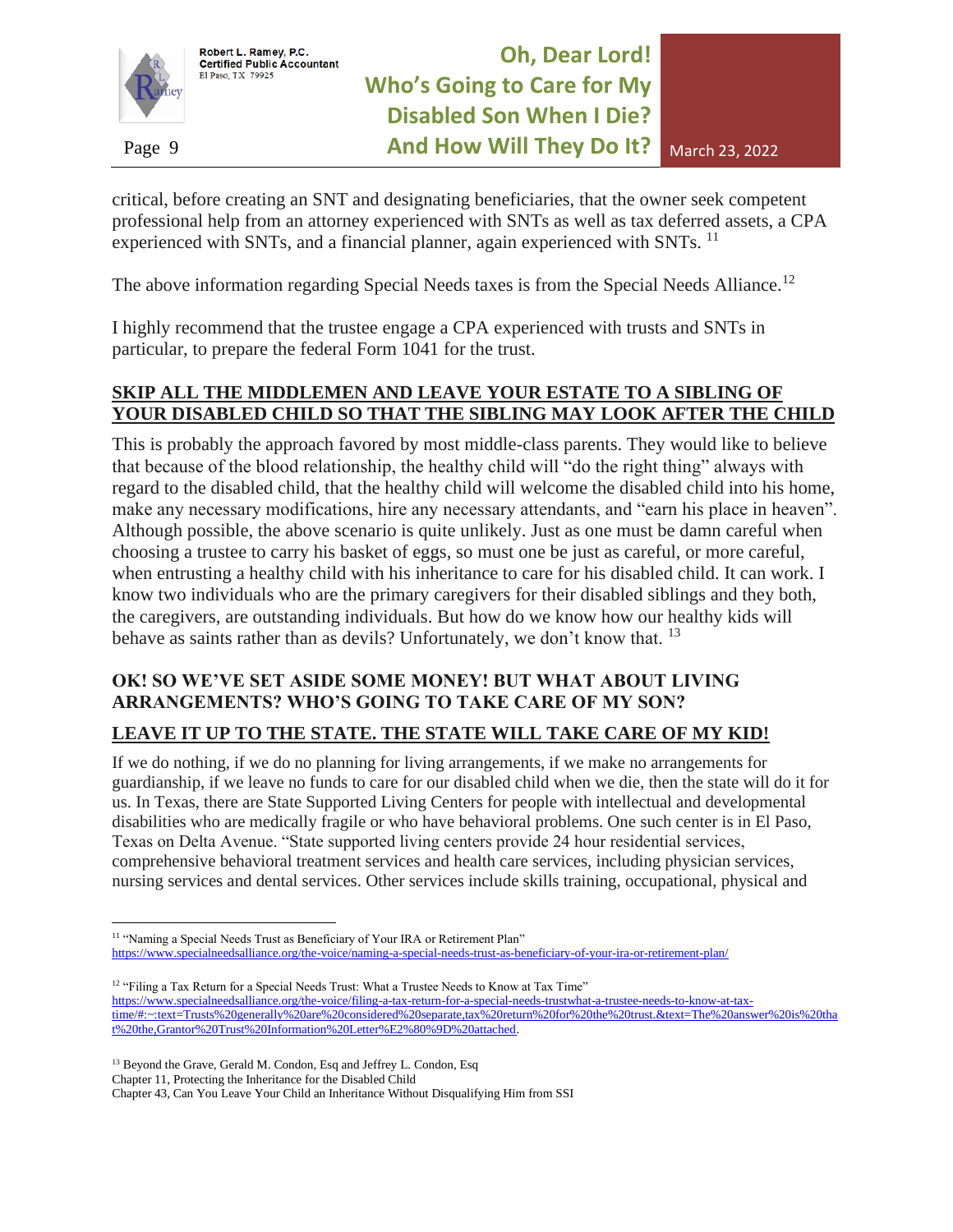

speech therapies; vocational programs; and services to maintain connections between residents and their families and natural support systems."<sup>14</sup>

### **LEAVE YOUR DISABLED CHILD IN THE CARE OF A SIBLING**

This option has already been semi-addressed above in the discussion regarding financial assistance and the same concerns are in play. If this is the choice, then the parents MUST discuss it with the healthy sibling. We can't just assume that the eldest son, the eldest daughter, the "best" sibling, will be amenable to this arrangement. If this is the chosen path, the healthy sibling may make room in his/her home and welcome the disabled sibling to live comfortably in his home. As stated above, I personally know two individuals who welcomed their disabled sibling into their homes and have made them welcome and part of the family. Of course, we must all remember that few of us live alone and there are others involved, spouses, children, etc. Caring for a disabled person can be a full-time job and disruptions in everyday life must be expected.

If the parents desire that the healthy sibling become the disabled sibling's guardian, and if the disabled sibling concurs (if cognitively capable of such a decision), and if the court concurs, then the healthy sibling is responsible for everything, from shelter, to food, to attendants, to medical, to SSI, to the everyday responsibilities of living. Moreover, depending on the extent of the disabilities, the responsibilities can be overwhelming.

Parents may choose to either leave their estate to the healthy sibling, taking the risk that the healthy sibling will resist the human temptation to act in his own best interests rather than those of the disabled sibling, or they might create a Special Needs Trust and appoint a trustee, a trusted friend or a professional, to manage the assets in the trust and provide funds to the healthy sibling as needed for those expenses not covered by SSI.

#### **MICROBOARD**

A What? What on earth is a Microboard, some kind of medieval punishment tool? No, a Microboard is not a punishment tool. It is a valuable tool to not just provide for a disabled adult but is also a valuable tool to be used in preparing the disabled adult to achieve the most he/she is able.

"A microboard is a formalized "circle of support," a non-profit corporation consisting of a small group of individuals who assist an individual with disabilities in creating and implementing a life plan. Participants are unpaid and maintain a personal relationship with the individual, who is also a board member, though non-voting, if a guardian has been named. In some states, microboards administer funds from Medicaid and other sources in order to hire and direct service providers.

<sup>14</sup> <https://www.hhs.texas.gov/services/disability/intellectual-or-developmental-disabilities-idd-long-term-care/state-supported-living-centers-sslcs>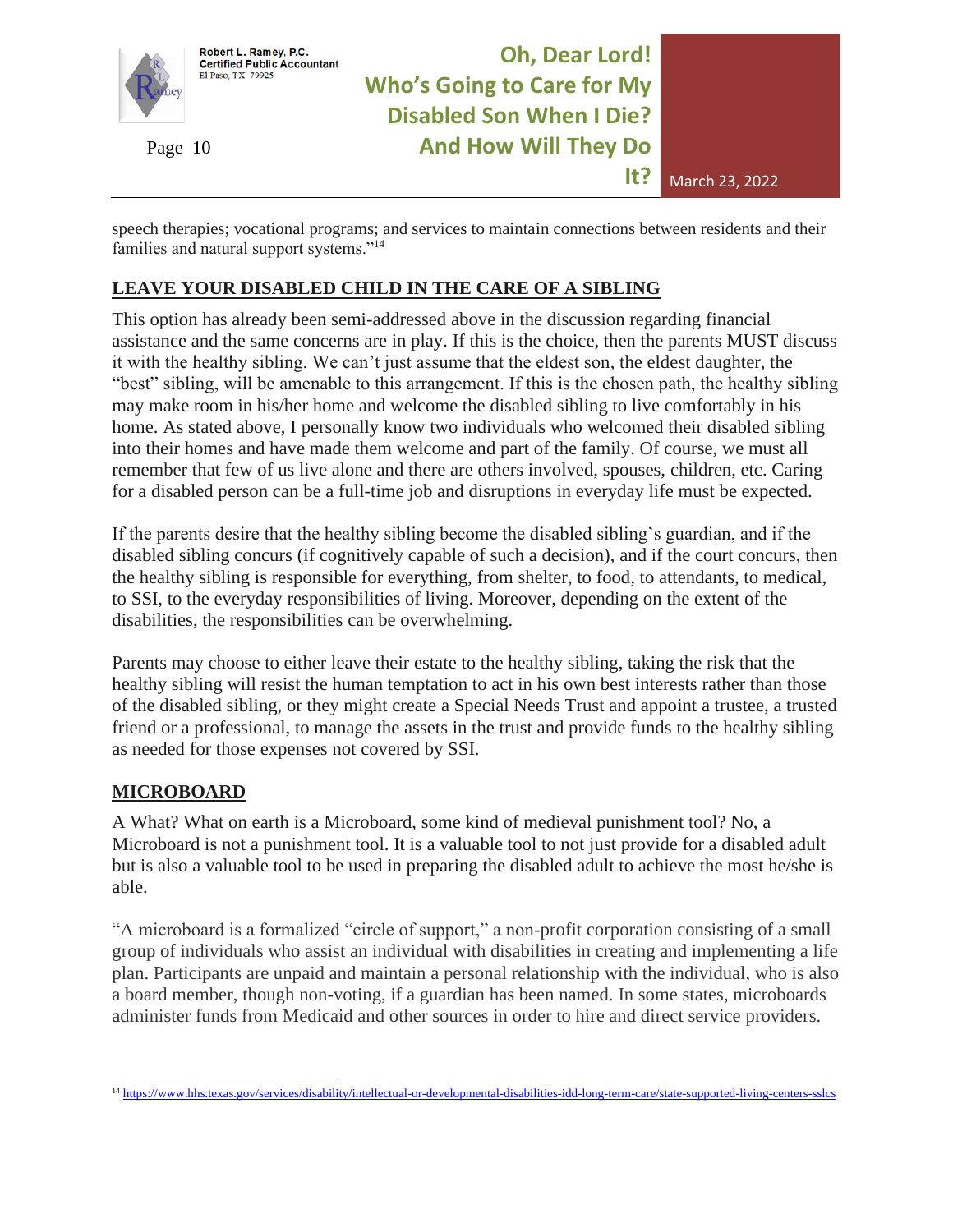

**Oh, Dear Lord! Who's Going to Care for My Disabled Son When I Die?**  Page 11 **And How Will They Do** 



Hundreds of microboards exist in pockets across the U.S., although relatively few have been awarded guardianship status."<sup>15</sup>

In Texas, a microboard is created, under state law, as a non-profit corporation. The corporation, like any other corporation, has bylaws which define the purpose of the corporation and is registered with the Secretary of State. The corporation will normally be designed to die upon the death of the disabled person. Because a Microboard is normally created for the sole purpose of caring for one individual, it is not tax-exempt as a public charity under IRC  $501(c)(3)$ . However, some microboard's bylaws specifically state that the corporation will serve the public, numerous individuals, usually up to some capacity. When the Microboard does actually begin to serve the public rather than simply one individual, the disabled son or daughter, then the Microboard should meet the criteria for tax-exempt status under IRC  $501(c)(3)$ . The Microboard may own property, in fact one board of which I am aware, owns the house in which the disabled person lives. The home was donated to the board by the parents of the disabled adult. Others may choose to place the home inside the Special Needs Trust and rent the home to the Microboard. The Microboard may hire personnel, contract with independent contractors, and legally sign government contracts. The Microboard may accept donations from individuals though donations are neither tax deductible for the individual nor tax-exempt to the Microboard unless the Microboard meets the legal criteria for tax exemption under IRC 501(c)(3) and has been granted such tax exemption. The Microboard may become a legal Medicaid Waiver provider and receive funds from state agencies for various purposes such as home remodel to accommodate disabilities and to hire personnel such as attendants or Day Hab. The Special Needs Trust may continue to provide funds, outside the Microboard, for those expenses not covered by SSI.

There are downsides. The Microboard must file federal income tax returns and, in Texas, Franchise Tax returns. One of the most obvious downsides is selecting and convincing individuals to become board members. Board members are not paid for their time on the board and many people are not willing to accept the sort of responsibility that comes with such a position nor devote the time required. Although, if COVID has taught us one thing, board meetings do not have to be face-to-face. If trusted friends and family members live out of town, a one hour zoom meeting every six weeks or so is ideal so long as nothing untoward occurs.

### **REFERENCES**

"What Happens to Adults with Developmental Disabilities When Their Parents Die? The Cake Library [https://www.joincake.com/blog/what-happens-to-developmentally-disabled-adults](https://www.joincake.com/blog/what-happens-to-developmentally-disabled-adults-when-their-parents-die/)[when-their-parents-die/](https://www.joincake.com/blog/what-happens-to-developmentally-disabled-adults-when-their-parents-die/)

<sup>&</sup>lt;sup>15</sup> "Microboards and Guardianship", SPECIAL NEEDS ALLIANCE,<https://www.specialneedsalliance.org/blog/microboards-and-guardianship/>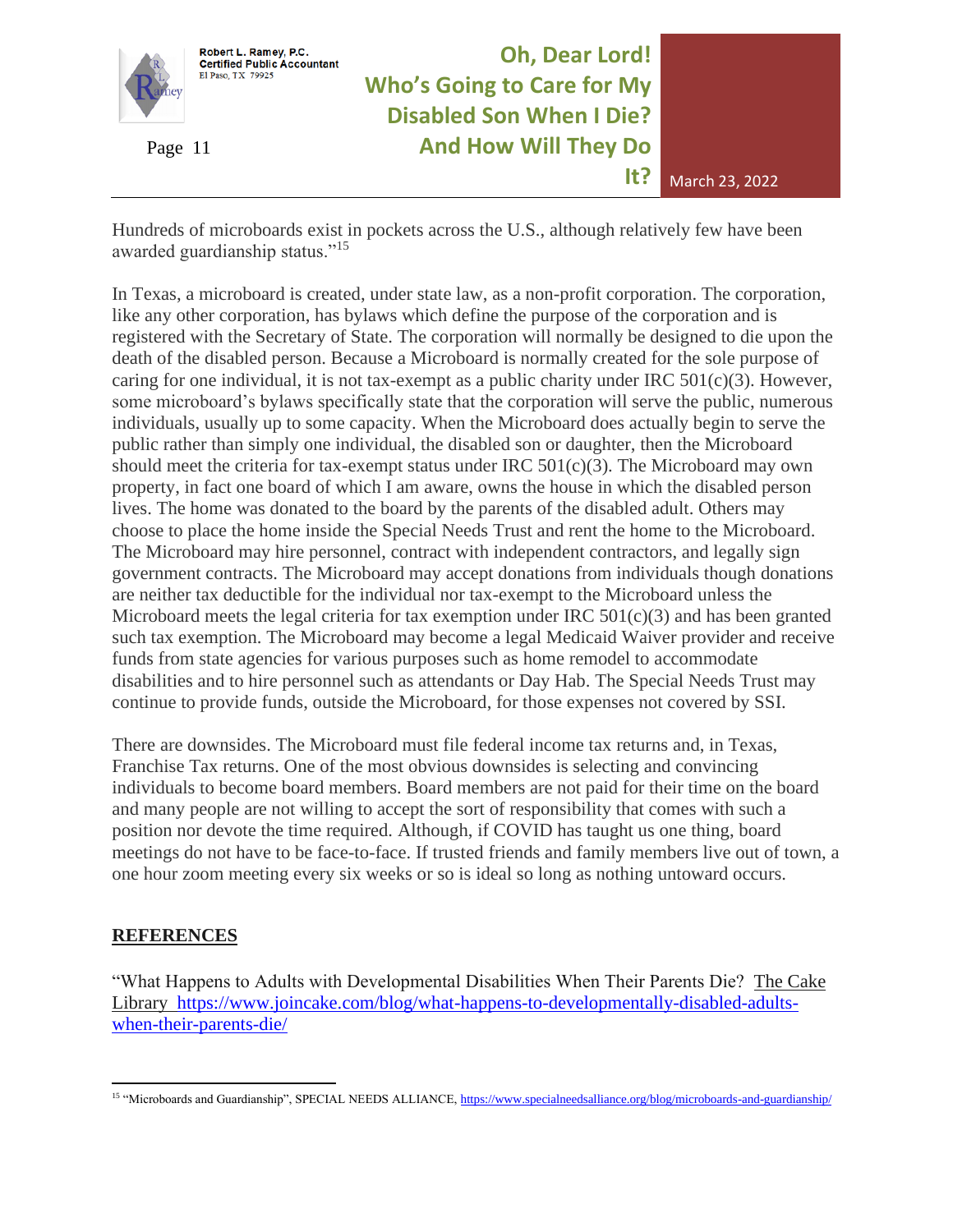

Robert L. Ramey, P.C.<br>Certified Public Accountant<br>El Paso, TX 79925

**Oh, Dear Lord! Who's Going to Care for My Disabled Son When I Die?**  Page 12 **And How Will They Do** 



[https://generationlaw.com/2018/09/25/what-happens-to-special-needs-children-when-their-parents](https://generationlaw.com/2018/09/25/what-happens-to-special-needs-children-when-their-parents-die/)[die/](https://generationlaw.com/2018/09/25/what-happens-to-special-needs-children-when-their-parents-die/)

"Who Will Take Care of my Disabled Child When I Die?" **RaniaCombsLaw PLLC <https://raniacombslaw.com/resources/who-will-take-care-of-my-disabled-child-when-i-die>**

"Preparing for a life after death: A guide for parents of adult children with special needs", USA Today, Jan 22, 2018,

[https://www.usatoday.com/story/money/2018/01/22/preparing-life-after-death-guide-parents](https://www.usatoday.com/story/money/2018/01/22/preparing-life-after-death-guide-parents-adult-children-special-needs/1046201001/)[adult-children-special-needs/1046201001/](https://www.usatoday.com/story/money/2018/01/22/preparing-life-after-death-guide-parents-adult-children-special-needs/1046201001/)

**[https://www.thestreet.com/personal-finance/what-happens-to-my-special-needs-child](https://www.thestreet.com/personal-finance/what-happens-to-my-special-needs-child-after-i-die-13837726)[after-i-die-13837726](https://www.thestreet.com/personal-finance/what-happens-to-my-special-needs-child-after-i-die-13837726)**

**"When Should You Consider a Pooled Trust?", <https://www.specialneedsalliance.org/blog/when-should-you-consider-a-pooled-trust/>**

"Developing an Estate Plan for Parents of Children with Disabilities: A 15-Step Approach" [https://www.specialneedsalliance.org/the-voice/developing-an-estate-plan-for-parents-of](https://www.specialneedsalliance.org/the-voice/developing-an-estate-plan-for-parents-of-children-with-disabilities-a-15step-approach-2/)[children-with-disabilities-a-15step-approach-2/](https://www.specialneedsalliance.org/the-voice/developing-an-estate-plan-for-parents-of-children-with-disabilities-a-15step-approach-2/)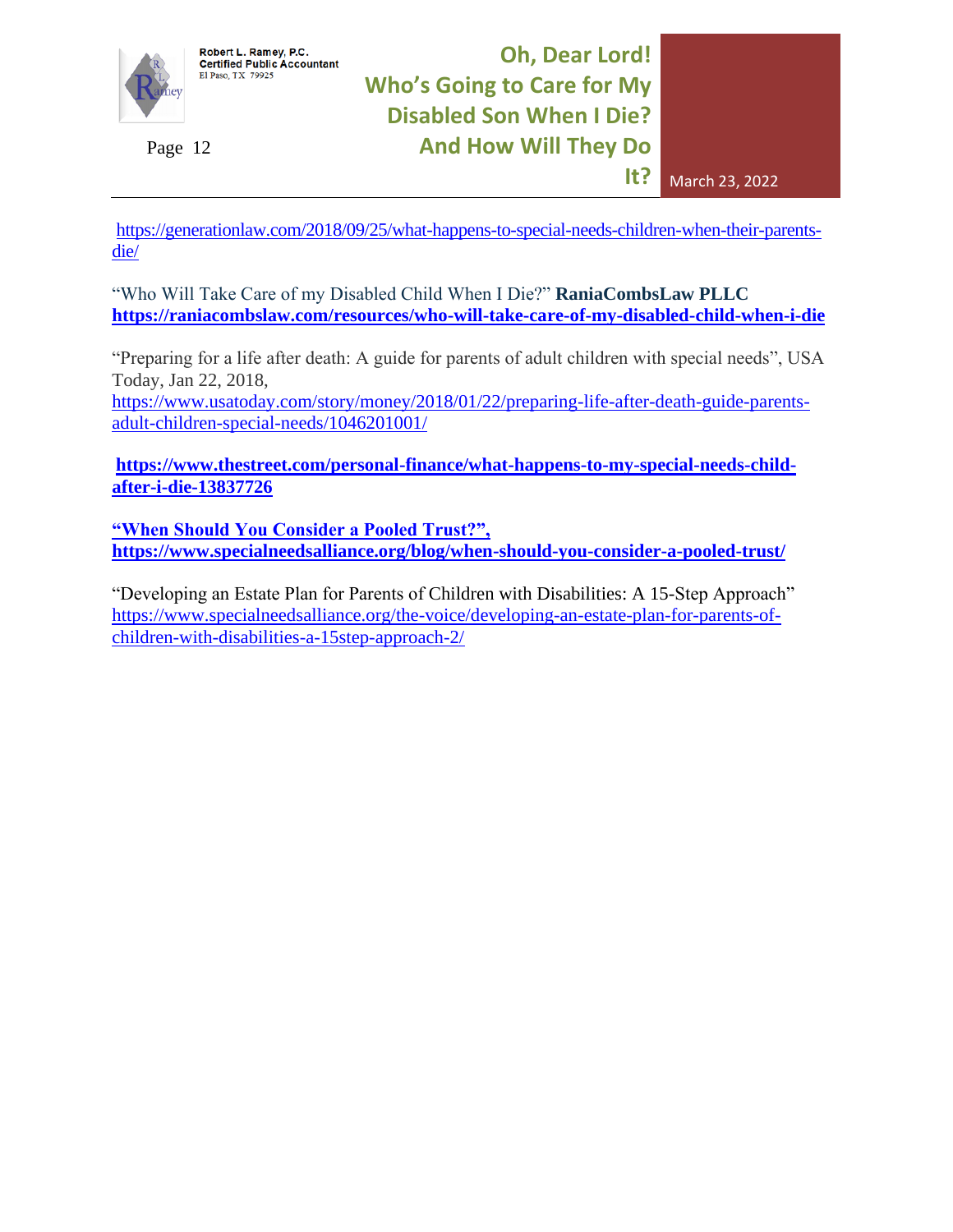

# **Oh, Dear Lord! Who's Going to Care for My Disabled Son When I Die?**  Page 13 **And How Will They Do**



APPENDIX

**Department of Justice** Office of Public Affairs

FOR IMMEDIATE RELEASE Thursday, May 12, 2016

Robert L. Ramey, P.C.<br>Certified Public Accountant

El Paso, TX 79925

#### Former Certified Public Accountant Sentenced to Prison for Tax Fraud

A former certified public accountant in Georgia was sentenced to seven months in prison today after pleading guilty in February to one count of filing a false tax return, announced Acting Assistant Attorney General Caroline D. Ciraolo of the Justice Department's Tax Division and U.S. Attorney John A. Horn for the Northern District of Georgia.

According to court documents and information presented in court. Thomas D. Ziff was a licensed certified public accountant. From approximately January 2006 through December 2010, Ziff operated a tax return preparation and accounting business. During that time, Ziff was the trustee of a trust that was associated with the last will and testament of another individual. As the trustee of the trust, Ziff opened a bank account in the name of the trust at Wachovia Bank over which he had sole signatory authority. While serving as trustee of the trust, Ziff embezzled and caused to be transferred approximately \$300,000 from the trust bank account to other bank accounts that he controlled and used the funds for his personal use. Ziff failed to report the embezzled funds as income on his federal income tax returns for the years 2008, 2009 and 2010.

In addition to the prison term, U.S. District Judge Steve C. Jones of the Northern District of Georgia ordered Ziff to serve one year of supervised release and pay restitution to the Internal Revenue Service (IRS) in the amount of \$47,539.

Acting Assistant Attorney General Ciraolo and U.S. Attorney Horn commended special agents of IRS-Criminal Investigation, who investigated the case and Trial Attorney Christopher J. Maietta of the Tax Division and Assistant U.S. Attorney Steven D. Grimberg of the Northern District of Georgia, who prosecuted the case.

Additional information about the Tax Division's enforcement efforts can be found on the division's website.

 $16 - 565$ **Tax Division** Topic: Tax

Updated May 12, 2016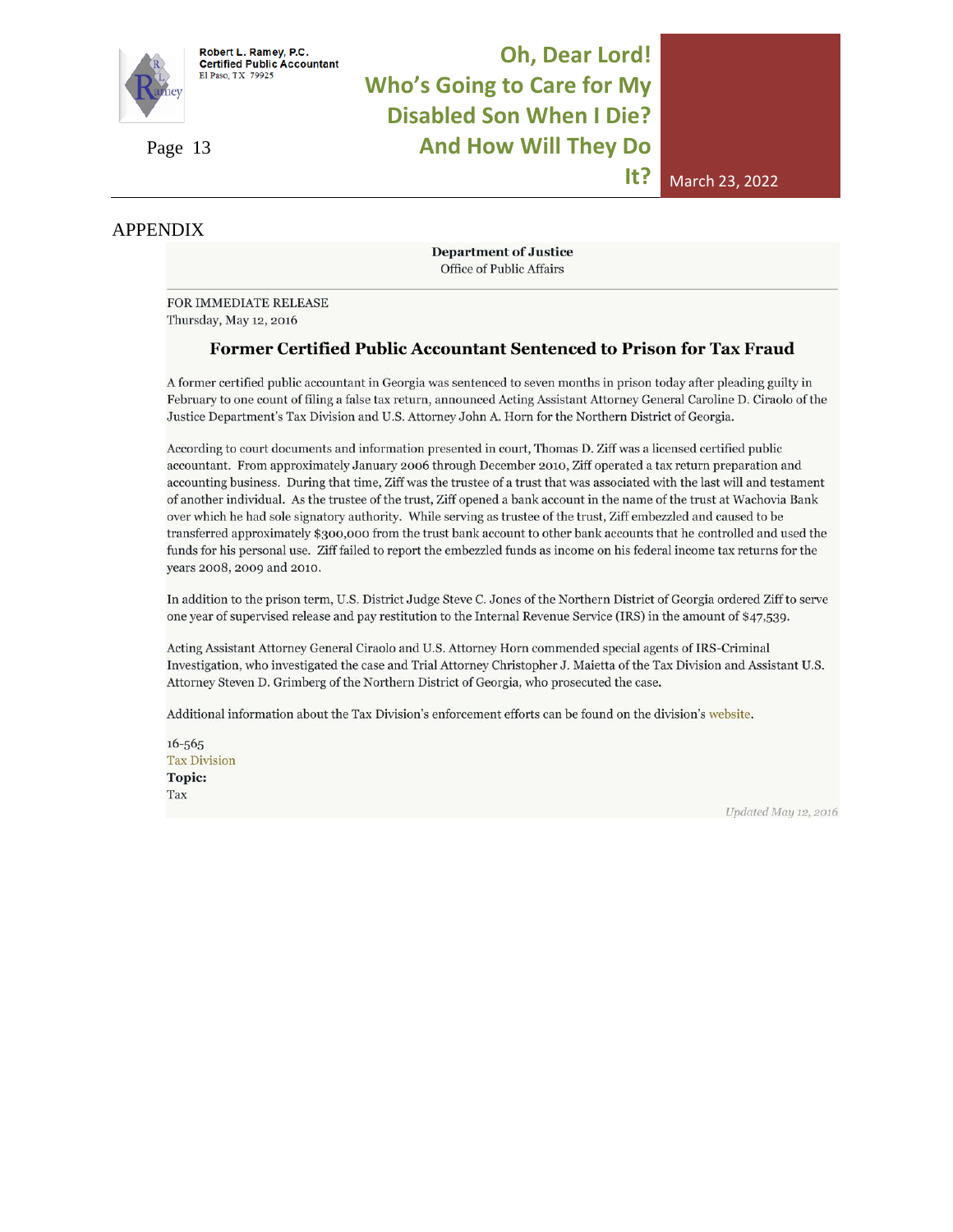

Robert L. Ramey, P.C.<br>Certified Public Accountant<br>El Paso, TX 79925

**Oh, Dear Lord! Who's Going to Care for My Disabled Son When I Die?**  Page 14 **And How Will They Do** 

**It?** March 23, 2022

Respondent: Roy D. Salome (El Paso) Complaint No.: 97-11-02L Certificate No.: 010793 Date of Board Ratification: 5/14/98 Disposition: The respondent entered into an agreed consent order whereby his certificate was revoked in lieu of further disciplinary action. While acting as the executor, trustee, and accountant for an estate, the respondent misappropriated funds from the estate. The respondent violated Section  $21(c)(11)$  of the Act and Section 501.41(9) (Discreditable Acts) of the Rules.

© Robert L. Ramey 2022